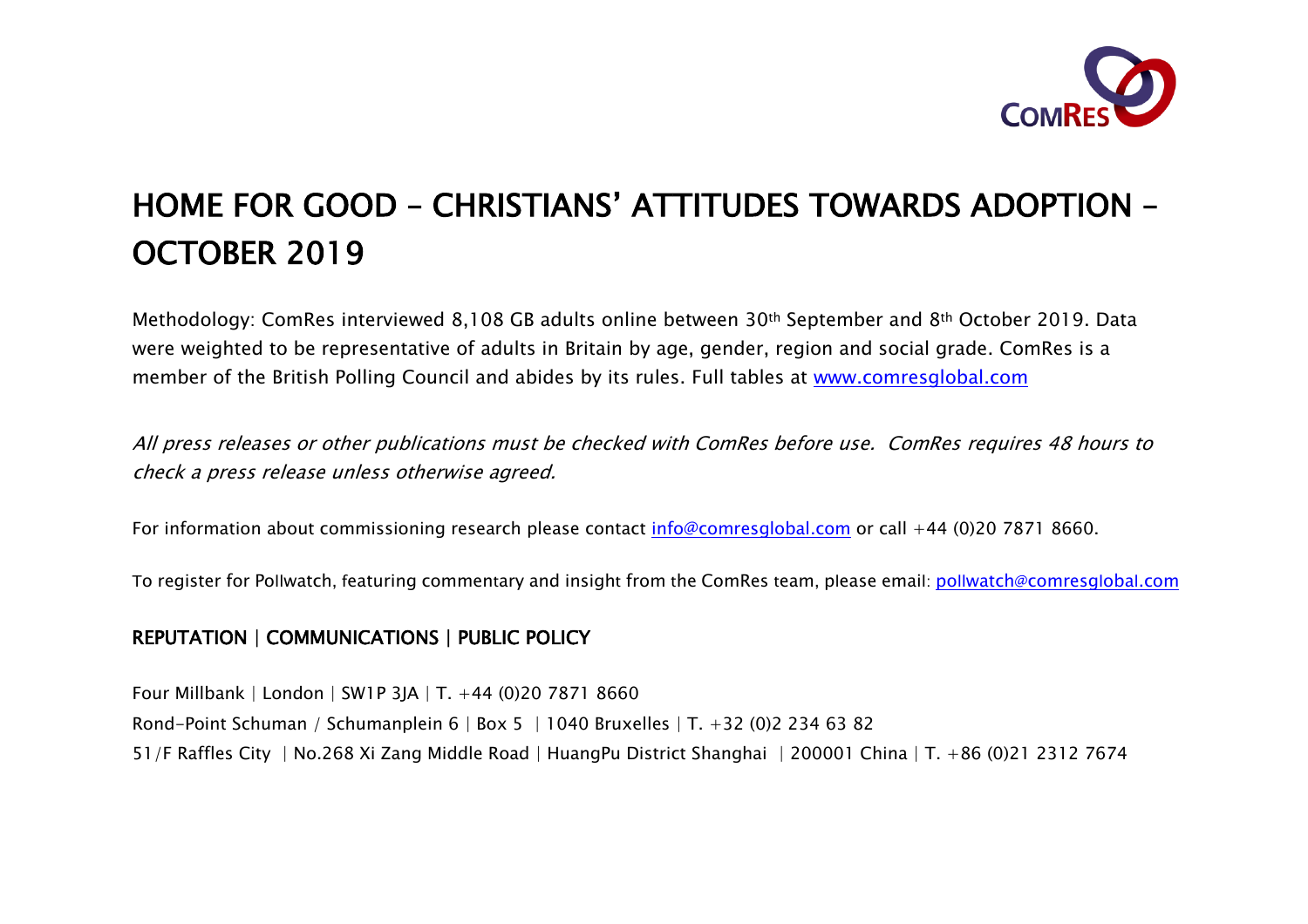Absolutes/col percents

Page 1

#### Table 1

 **Q.1 Apart from occasions like weddings or funerals, roughly how often, if at all, do you go to church?This might be on a Sunday or midweek, and in a traditional church building or another location.Base: All Christian respondents**

|                                                                    |             |             | Gender        |              |                     |                         |                      | Age          |                          |                |              |               |              | Social Grade          |                           |                           |                      | <b>Employment Sector</b> |                       | Religion             |             |
|--------------------------------------------------------------------|-------------|-------------|---------------|--------------|---------------------|-------------------------|----------------------|--------------|--------------------------|----------------|--------------|---------------|--------------|-----------------------|---------------------------|---------------------------|----------------------|--------------------------|-----------------------|----------------------|-------------|
|                                                                    | Total       | Male<br>(a) | Female<br>(b) | 18-24<br>(c) | 25-34<br>(d)        | 35-44<br>(e)            | 45-54<br>(f)         | 55-64<br>(a) | $65+$<br>(h)             | 18-34<br>(i)   | 35-54<br>(i) | $55+$<br>(k)  | AB<br>(1)    | C <sub>1</sub><br>(m) | C <sub>2</sub><br>(n)     | DE<br>(0)                 | Public<br>(p)        | Pri-<br>vate<br>(a)      | Chris-<br>tian<br>(r) | NET:<br>Other<br>(s) | None<br>(t) |
| Unweighted base                                                    | 3748        | 1822        | 1926          | 202          | 389                 | 496                     | 668                  | 698          | 1295                     | 591            | 1164         | 1993          | 1108         | 1074                  | 635                       | 931                       | 515                  | 1317                     | 3748                  |                      |             |
| Weighted base                                                      | 3736        | 1759        | 1977          | 230          | 434                 | 484                     | 669                  | 683          | 1237                     | 664            | 1153         | 1919          | 1014         | 1023                  | 766                       | 934                       | 548                  | 1387                     | 3736                  | $***$                |             |
| Every day                                                          | 15          | 6           | 10<br>$\star$ |              | 5<br>1%FGH          | $\overline{7}$<br>1%FGH | $\star$              |              | $\overline{c}$           | 5<br>$1\%K$    | 7<br>$1\%K$  | 3<br>$\star$  | 6<br>1%      | 5<br>1%               | $\overline{c}$<br>$\star$ | $\overline{c}$<br>$\star$ | 4<br>1%              | 7<br>1%                  | 15<br>$\star$         |                      |             |
| Three to four times a<br>week                                      | 73<br>2%    | 35<br>2%    | 39<br>2%      | 10<br>4%eFqH | 15<br>3%FH          | 8<br>2%                 | 9<br>1%              | 13<br>2%     | 19<br>2%                 | 25<br>4%JK     | 17<br>1%     | 31<br>2%      | 26<br>$3%$ o | 19<br>2%              | 15<br>2%                  | 13<br>1%                  | 6<br>1%              | 30<br>2%                 | 73<br>2%              |                      |             |
| Once a week                                                        | 387<br>10%  | 190<br>11%  | 197<br>10%    | 39           | 42<br>17%DEFGH0%g   | 50<br>10%G              | 71<br>11%G           | 44<br>7%     | 140<br>11%G              | 81<br>12%k     | 122<br>11%   | 184<br>10%    | 148          | 105<br>15%MNO 10%N    | 54<br>7%                  | 81<br>9%                  | 63<br>11%            | 140<br>10%               | 387<br>10%            |                      |             |
| Every fortnight                                                    | 85<br>2%    | 44<br>2%    | 41<br>2%      | 4<br>2%      | 19<br>4%FGH         | 18<br>4%fH              | 11<br>2%             | 14<br>2%     | 18<br>1%                 | 24<br>4%K      | 29<br>3%     | 32<br>2%      | 31<br>3%N    | 24<br>2%              | 10<br>1%                  | 20<br>2%                  | 21<br>4%             | 35<br>3%                 | 85<br>2%              |                      |             |
| Every month                                                        | 122<br>3%   | 59<br>3%    | 63<br>3%      | 13<br>6%dFGH | 10<br>2%            | 35                      | 18<br>7%DFGH 3%      | 10<br>1%     | 35<br>3%g                | 24<br>4%       | 53<br>5%K    | 45<br>2%      | 39<br>4%o    | 39<br>4%              | 21<br>3%                  | 23<br>2%                  | 24<br>4%             | 52<br>4%                 | 122<br>3%             |                      |             |
| Every two to three<br>months                                       | 179<br>5%   | 78<br>4%    | 101<br>5%     | 15<br>6%h    | 25<br>6%h           | 35<br>7%fgH             | 31<br>5%             | 32<br>5%     | 43<br>3%                 | 39<br>6%k      | 65<br>6%K    | 74<br>4%      | 59<br>6%NO   | 60<br>6%NO            | 25<br>3%                  | 34<br>4%                  | 28<br>5%             | 77<br>6%                 | 179<br>5%             |                      |             |
| Once or twice a year                                               | 1030<br>28% | 455<br>26%  | 575<br>29%A   | 70<br>30%h   | 132<br>30%H         | 156<br>32%GH            | 193<br>29%H          | 179<br>26%   | 300<br>24%               | 201<br>30%K    | 349<br>30%K  | 479<br>25%    | 284<br>28%O  | 300<br>29%O           | 225<br>29%O               | 221<br>24%                | 172<br>31%           | 417<br>30%               | 1030<br>28%           |                      |             |
| Never                                                              | 1736<br>46% | 850<br>48%B | 886<br>45%    | 68<br>30%    | 168<br>39%c         | 163<br>34%              | 323<br>48%CDE        | 371          | 643<br>54%CDEF52%CDE 36% | 236            | 486<br>42%   | 1014<br>53%IJ | 394<br>39%   | 443<br>43%L           | 388<br>51%LM              | 511<br>55%LM              | 214<br>39%           | 597<br>43%               | 1736<br>46%           |                      |             |
| Prefer not to say                                                  | 69<br>2%    | 30<br>2%    | 40<br>2%      | 6<br>3%      | 7<br>2%             | $\overline{7}$<br>2%    | 9<br>1%              | 13<br>2%     | 27<br>2%                 | 14<br>2%       | 16<br>1%     | 40<br>2%      | 18<br>2%     | 20<br>2%              | 12<br>2%                  | 19<br>2%                  | 9<br>2%              | 18<br>1%                 | 69<br>2%              |                      |             |
| Don't know                                                         | 40<br>1%    | 14<br>1%    | 26<br>1%      | 3<br>2%      | 12                  | 5<br>3%FGH 1%           | $\overline{4}$<br>1% | 6<br>1%      | 10<br>1%                 | 15<br>$2\%$ JK | 9<br>1%      | 16<br>1%      | 9<br>1%      | 9<br>1%               | 13<br>2%                  | 10<br>1%                  | $\overline{7}$<br>1% | 14<br>1%                 | 40<br>1%              |                      |             |
| NET: At least once a<br>month                                      | 683<br>18%  | 333<br>19%  | 349<br>18%    | 68           | 92<br>29%DFGH 21%fG | 118<br>24%FGH           | 110<br>16%G          | 82<br>12%    | 214<br>17%G              | 159<br>24%jK   | 228<br>20%K  | 296<br>15%    | 250          | 192<br>25%MNO 19%NO   | 102<br>13%                | 139<br>15%                | 117<br>21%           | 264<br>19%               | 683<br>18%            |                      |             |
| NET: Less than once a<br>month but more than<br>once/ twice a year | 1208<br>32% | 533<br>30%  | 676<br>34%A   | 84<br>37%H   | 156<br>36%H         | 191                     | 224<br>39%FGH 33%H   | 211<br>31%   | 343<br>28%               | 240<br>36%K    | 414<br>36%K  | 554<br>29%    | 342<br>34%O  | 360<br>35%O           | 251<br>33%O               | 255<br>27%                | 201<br>37%           | 494<br>36%               | 1208<br>32%           |                      |             |

**Proportions/Means: Columns Tested (5%, 10% risk level) - a/b - c/d/e/f/g/h - i/j/k - l/m/n/o - p/q - r/s/t\*\* very small base (under 30) ineligible for sig testing**

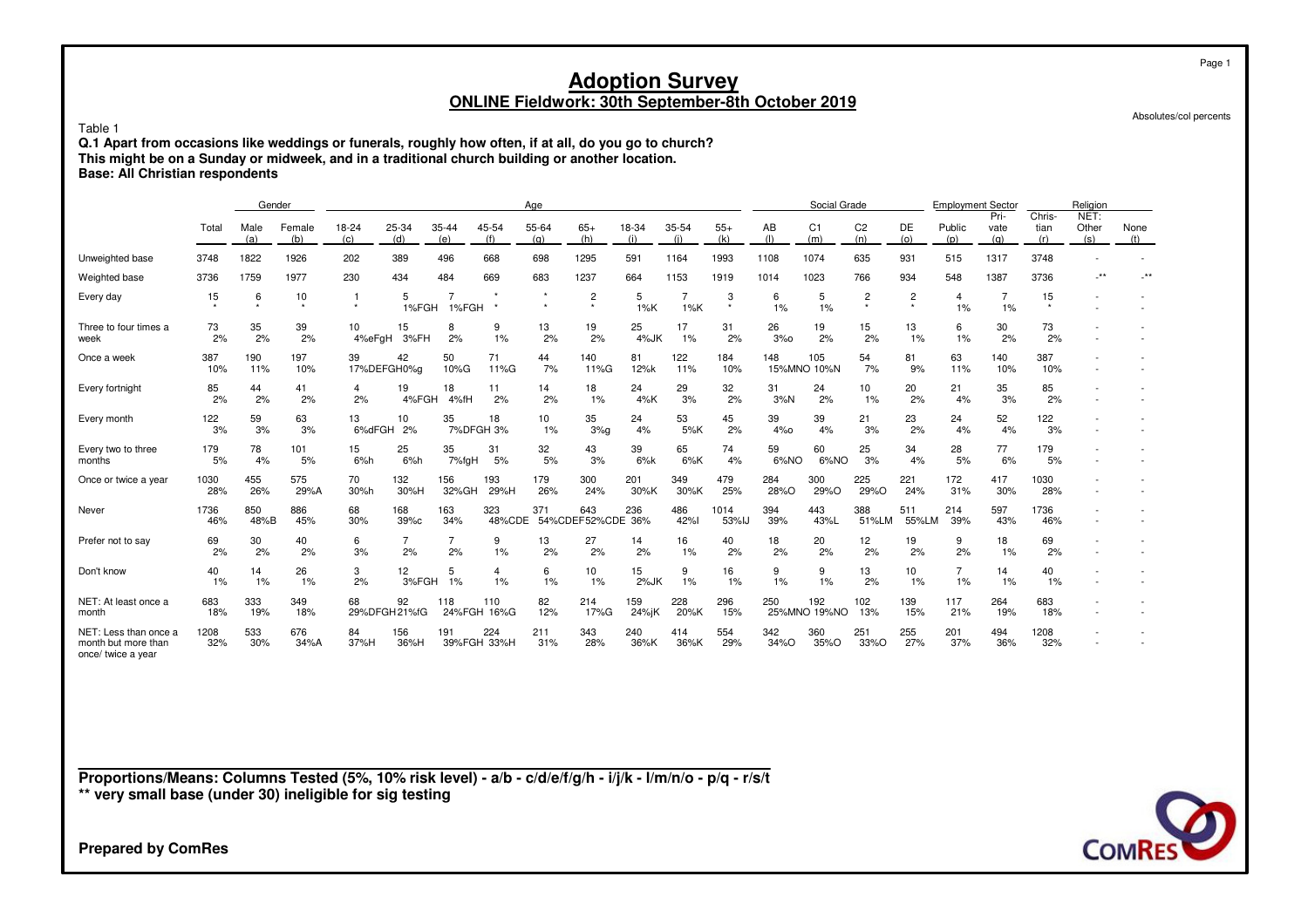Absolutes/col percents

#### Table 2

 **Q.1 Apart from occasions like weddings or funerals, roughly how often, if at all, do you go to church?This might be on a Sunday or midweek, and in a traditional church building or another location.Base: All Christian respondents**

|                                                                    |             |               |                            |                       | Ethnicity             |              |                          |                       |               |                            |                          | Ethnicity of Christians |                     |                          |                                                      |              |                            |              |                        | Ethnicity of Christians who Attend Church Once a Month Or More |                     |              |
|--------------------------------------------------------------------|-------------|---------------|----------------------------|-----------------------|-----------------------|--------------|--------------------------|-----------------------|---------------|----------------------------|--------------------------|-------------------------|---------------------|--------------------------|------------------------------------------------------|--------------|----------------------------|--------------|------------------------|----------------------------------------------------------------|---------------------|--------------|
|                                                                    | Total       | White<br>(a)  | NET:<br><b>BAME</b><br>(b) | Mixed<br>(c)          | Asian<br>(d)          | Black<br>(e) | Chin-<br>ese<br>(f)      | Other<br>(q)          | White<br>(h)  | NET:<br><b>BAME</b><br>(i) | Mixed<br>(i)             | Asian<br>(k)            | <b>Black</b><br>(1) | Chin-<br>ese<br>(m)      | Other<br>(n)                                         | White<br>(o) | NET:<br><b>BAME</b><br>(p) | Mixed<br>(q) | Asian<br>(r)           | <b>Black</b><br>(s)                                            | Chin-<br>ese<br>(t) | Other<br>(u) |
| Unweighted base                                                    | 3748        | 3578          | 151                        | 38                    | 14                    | 86           | 8                        | 5                     | 3578          | 151                        | 38                       | 14                      | 86                  | 8                        | 5                                                    | 630          | 71                         | 8            | $\overline{7}$         | 49                                                             |                     | 3            |
| Weighted base                                                      | 3736        | 3561          | 155                        | $35*$                 | $13**$                | $93*$        | $8***$                   | $6***$                | 3561          | 155                        | $35*$                    | $13**$                  | $93*$               | $8***$                   | $6***$                                               | 600          | $77*$                      | $6***$       | $7**$                  | $55*$                                                          | $4***$              | $4***$       |
| Every day                                                          | 15          | 15<br>$\star$ |                            |                       |                       |              |                          |                       | 15            |                            |                          |                         |                     |                          |                                                      | 15<br>3%     |                            |              |                        |                                                                |                     |              |
| Three to four times a<br>week                                      | 73<br>2%    | 61<br>2%      | 11<br>7%A                  | $\overline{2}$<br>6%a |                       | 8<br>8%A     | 12%                      |                       | 61<br>2%      | 11<br>7%H                  | 2<br>6%h                 |                         | 8<br>8%H            | 12%                      | $\overline{\phantom{a}}$                             | 61<br>10%    | 11<br>14%                  | 2<br>32%     |                        | 8<br>14%                                                       | 26%                 |              |
| Once a week                                                        | 387<br>10%  | 330<br>9%     | 54<br>35%A                 | 3<br>9%               | 5<br>41%              | 42<br>45%AC  | 17%                      | 3<br>45%              | 330<br>9%     | 54<br>35%H                 | 3<br>9%                  | 5<br>41%                | 42<br>45%HJ         | 17%                      | 3<br>45%                                             | 330<br>55%   | 54<br>71%O                 | 3<br>52%     | 5<br>74%               | 42<br>75%O                                                     | 36%                 | 3<br>59%     |
| Every fortnight                                                    | 85<br>2%    | 78<br>2%      | 6<br>4%                    |                       |                       | 5<br>5%a     | 18%                      |                       | 78<br>2%      | 6<br>4%                    |                          |                         | 5<br>5%h            | 18%                      | $\overline{\phantom{a}}$<br>$\overline{\phantom{a}}$ | 78<br>13%    | 6<br>8%                    |              |                        | 5<br>9%                                                        | 38%                 |              |
| Every month                                                        | 122<br>3%   | 116<br>3%     | 5<br>3%                    | 3%                    | 2<br>14%              | 1%           |                          | $\overline{c}$<br>31% | 116<br>3%     | 5<br>3%                    | 3%                       | 2<br>14%                | 1<br>1%             |                          | $\overline{c}$<br>31%                                | 116<br>19%PS | 5<br>7%                    | 16%          | 2<br>26%               | 1%                                                             |                     | 2<br>41%     |
| Every two to three<br>months                                       | 179<br>5%   | 165<br>5%     | 13<br>9%A                  | 3<br>8%               | $\overline{2}$<br>13% | 8<br>9%      | $\overline{\phantom{a}}$ | 1<br>12%              | 165<br>5%     | 13<br>9%H                  | 3<br>8%                  | $\overline{c}$<br>13%   | 8<br>9%             | $\overline{\phantom{a}}$ | 12%                                                  |              |                            |              |                        |                                                                |                     |              |
| Once or twice a year                                               | 1030<br>28% | 993<br>28%bE  | 31<br>20%                  | 11<br>32%e            | $\overline{2}$<br>13% | 15<br>16%    | 3<br>37%                 | 13%                   | 993<br>28%iL  | 31<br>20%                  | 11<br>32%l               | $\overline{c}$<br>13%   | 15<br>16%           | 3<br>37%                 | 13%                                                  |              |                            |              |                        |                                                                |                     |              |
| Never                                                              | 1736<br>46% | 1704<br>48%BE | 27<br>17%                  | 14<br>40%E            | $\overline{2}$<br>13% | 10<br>10%    | $\overline{1}$<br>17%    |                       | 1704<br>48%IL | 27<br>17%                  | 14<br>40%L               | $\overline{c}$<br>13%   | 10<br>10%           | 17%                      |                                                      |              |                            |              |                        |                                                                |                     |              |
| Prefer not to say                                                  | 69<br>2%    | 60<br>2%      | 6<br>4%a                   |                       | 6%                    | 5<br>6%A     |                          |                       | 60<br>2%      | 6<br>4%h                   | $\overline{\phantom{a}}$ | $\mathbf{1}$<br>6%      | 5<br>6%H            |                          |                                                      |              |                            |              |                        |                                                                |                     |              |
| Don't know                                                         | 40<br>1%    | 38<br>1%      | $\star$                    | 2%                    |                       |              |                          |                       | 38<br>1%      |                            | 1<br>2%                  |                         |                     |                          |                                                      |              |                            |              |                        |                                                                |                     |              |
| NET: At least once a<br>month                                      | 683<br>18%  | 600<br>17%    | 77<br>50%A                 | 6<br>18%              | 55%                   | 55<br>59%AC  | 4<br>46%                 | 4<br>75%              | 600<br>17%    | 77<br>50%H                 | 6<br>18%                 | 7<br>55%                | 55<br>59%HJ         | 4<br>46%                 | 4<br>75%                                             | 600<br>100%  | 77<br>100%                 | 6<br>100%    | $\overline{7}$<br>100% | 55<br>100%                                                     | 4<br>100%           | 100%         |
| NET: Less than once a<br>month but more than<br>once/ twice a year | 1208<br>32% | 1158<br>33%   | 45<br>29%                  | 14<br>40%             | 3<br>26%              | 23<br>24%    | 3<br>37%                 | 25%                   | 1158<br>33%   | 45<br>29%                  | 14<br>40%                | 3<br>26%                | 23<br>24%           | 3<br>37%                 | 25%                                                  |              |                            |              |                        |                                                                |                     |              |

**Proportions/Means: Columns Tested (5%, 10% risk level) - a/b - a/c/d/e/f/g - h/i - h/j/k/l/m/n - o/p - o/q/r/s/t/u\* small base; \*\* very small base (under 30) ineligible for sig testing**



**Prepared by ComRes**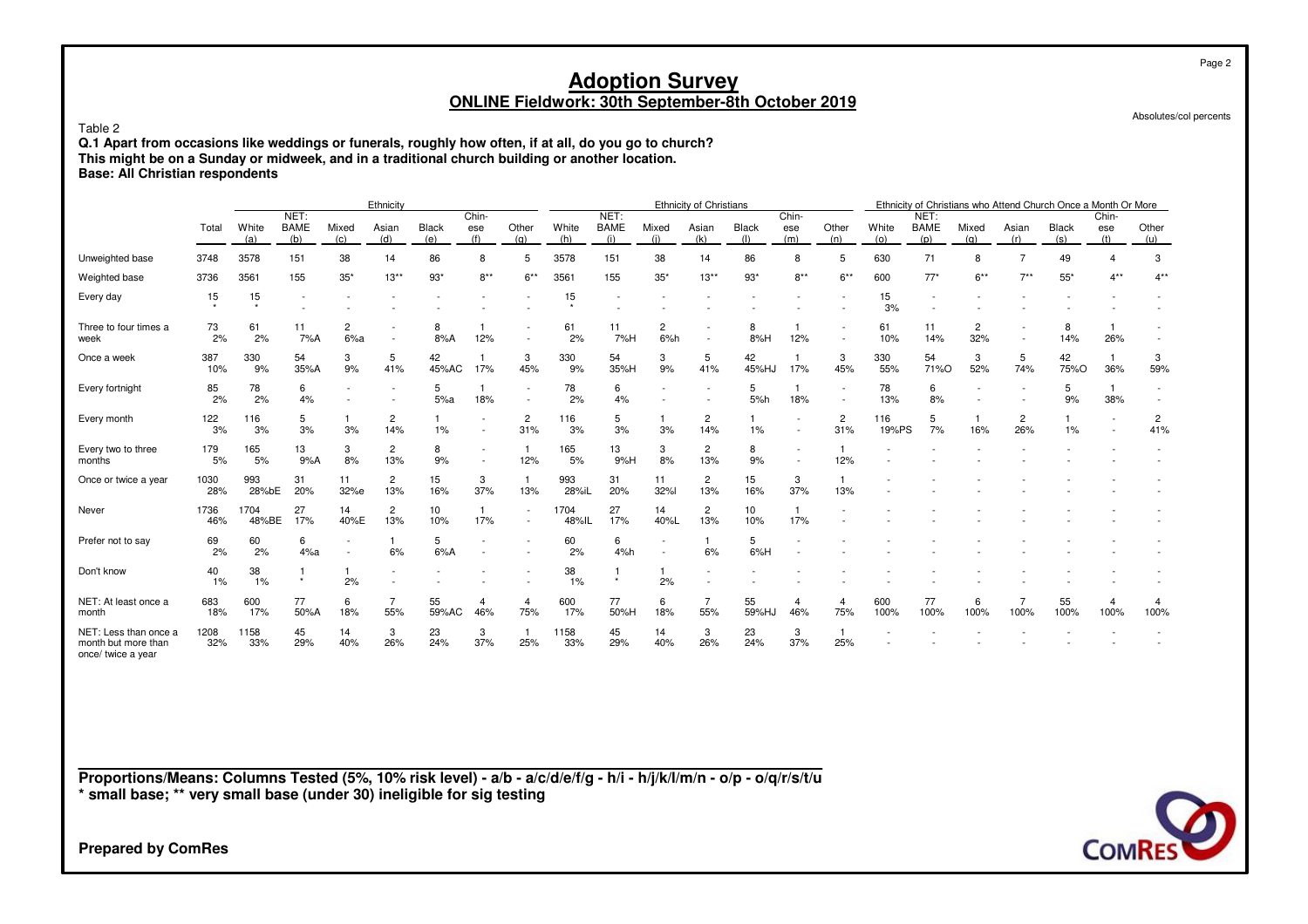| Table 3<br>Q.1 Apart from occasions like weddings or funerals, roughly how often, if at all, do you go to church?<br>This might be on a Sunday or midweek, and in a traditional church building or another location.<br><b>Base: All Christian respondents</b> |             |                      |                        |                        |                      |                             |                                            |                           | <b>Adoption Survey</b>         |                                  | <b>ONLINE Fieldwork: 30th September-8th October 2019</b> |                            |                         |              |                                                             |              |                                        |                                                                                                 | Page 3<br>Absolutes/col percents |
|----------------------------------------------------------------------------------------------------------------------------------------------------------------------------------------------------------------------------------------------------------------|-------------|----------------------|------------------------|------------------------|----------------------|-----------------------------|--------------------------------------------|---------------------------|--------------------------------|----------------------------------|----------------------------------------------------------|----------------------------|-------------------------|--------------|-------------------------------------------------------------|--------------|----------------------------------------|-------------------------------------------------------------------------------------------------|----------------------------------|
|                                                                                                                                                                                                                                                                |             |                      |                        |                        |                      |                             |                                            | Region                    |                                |                                  |                                                          |                            |                         |              | Age of Christians who Attend<br>Church Once a Month Or More |              |                                        | Church Attendance of<br>Christians                                                              |                                  |
|                                                                                                                                                                                                                                                                | Total       | Scot-<br>land<br>(a) | Wales<br>(b)           | NET:<br>England<br>(c) | North<br>East<br>(d) | <b>North</b><br>West<br>(e) | York-<br>shire &<br>Humb-<br>erside<br>(f) | West Mid-<br>lands<br>(q) | East Mid-<br>lands<br>(h)      | East-<br>ern<br>(i)              | London<br>(i)                                            | South<br>East<br>(k)       | South<br>West<br>(1)    | 18-34<br>(m) | 35-54<br>(n)                                                | $55+$<br>(o) | NET: Once<br>a month<br>or more<br>(p) | <b>NET: Less</b><br>than once<br>a month<br>but more<br>than<br>once/<br>twice a<br>year<br>(q) | Never<br>(r)                     |
| Unweighted base                                                                                                                                                                                                                                                | 3748        | 307                  | 170                    | 3271                   | 147                  | 453                         | 316                                        | 367                       | 274                            | 361                              | 459                                                      | 556                        | 338                     | 150          | 233                                                         | 325          | 708                                    | 1200                                                                                            | 1733                             |
| Weighted base                                                                                                                                                                                                                                                  | 3736        | 293                  | 168                    | 3276                   | 163                  | 492                         | 314                                        | 344                       | 265                            | 367                              | 483                                                      | 524                        | 325                     | 159          | 228                                                         | 296          | 683                                    | 1208                                                                                            | 1736                             |
| Every day                                                                                                                                                                                                                                                      | 15          |                      | -1                     | 15<br>$\star$          | $\overline{c}$<br>1% | $\overline{c}$<br>$\star$   | -1<br>$\star$                              | $\overline{c}$<br>$\star$ |                                | $\overline{\mathbf{4}}$<br>1%ahj |                                                          | $\overline{c}$<br>$^\star$ | $\star$                 | 5<br>3%      | $\overline{7}$<br>3%                                        | 3<br>1%      | 15<br>2%QR                             |                                                                                                 |                                  |
| Three to four times a<br>week                                                                                                                                                                                                                                  | 73<br>2%    | $\star$              | 3<br>2%                | 69<br>2%A              | 3<br>2%a             | 11<br>2%A                   | 5<br>2%a                                   | 9<br>3%A                  | $\overline{c}$<br>1%           | 10<br>3%A                        | 15<br>3%AhK                                              | 6<br>1%                    | $\overline{7}$<br>2%A   | 25<br>16%N   | 17<br>8%                                                    | 31<br>11%    | 73<br>11% QR                           |                                                                                                 |                                  |
| Once a week                                                                                                                                                                                                                                                    | 387<br>10%  | 31<br>11%            | 19<br>11%              | 337<br>10%             | 10<br>6%             | 39<br>8%                    | 26<br>8%                                   | 42<br>12%dei              | 25<br>9%                       | 29<br>8%                         | 88<br>18%ABDEFGH%<br>IKL                                 | 47                         | 32<br>10%               | 81<br>51%    | 122<br>53%                                                  | 184<br>62%MN | 387<br>57%QR                           |                                                                                                 |                                  |
| Every fortnight                                                                                                                                                                                                                                                | 85<br>2%    | 9<br>3%              | $\overline{c}$<br>1%   | 73<br>2%               | $\overline{c}$<br>1% | 7<br>1%                     | 6<br>2%                                    | 5<br>1%                   | 11<br>4%dEGI                   | 3<br>1%                          | 15<br>3%                                                 | 16<br>3%el                 | 8<br>2%                 | 24<br>15%    | 29<br>13%                                                   | 32<br>11%    | 85<br>12%QR                            |                                                                                                 |                                  |
| Every month                                                                                                                                                                                                                                                    | 122<br>3%   | 4<br>1%              | 5<br>3%                | 113<br>3%a             | 5<br>3%              | 14<br>3%                    | 11<br>4%                                   | 13<br>4%a                 | 9<br>3%                        | 15<br>4%A                        | 12<br>3%                                                 | 20<br>4%a                  | 13<br>4%a               | 24<br>15%    | 53<br>23%mO                                                 | 45<br>15%    | 122<br>18%QR                           |                                                                                                 |                                  |
| Every two to three<br>months                                                                                                                                                                                                                                   | 179<br>5%   | 9<br>3%              | $\overline{7}$<br>4%   | 163<br>5%              | 6<br>4%              | 23<br>5%                    | 13<br>4%                                   | 17<br>5%                  | 6<br>2%                        | 11<br>3%                         | 33<br>7%AHI                                              | 30<br>6%hi                 | 23<br>7%AHI             |              |                                                             |              |                                        | 179<br>15%PR                                                                                    | $\overline{\phantom{a}}$         |
| Once or twice a year                                                                                                                                                                                                                                           | 1030<br>28% | 75<br>26%            | 40<br>24%              | 914<br>28%             | 44<br>27%            | 130<br>26%                  | 70<br>22%                                  | 91<br>26%                 | 81<br>30%F                     | 111<br>30%F                      | 136<br>28%f                                              | 152<br>29%F                | 101<br>31%F             |              |                                                             |              |                                        | 1030<br>85%PR                                                                                   | $\overline{\phantom{a}}$         |
| Never                                                                                                                                                                                                                                                          | 1736<br>46% | 155                  | 88<br>53%CgJKL 53%cJkL | 1493<br>46%            | 89<br>54%JkL         | 247<br>50%JL                | 174                                        | 158<br>55%GhiJKL46%J      | 124<br>47%J                    | 177<br>48%JI                     | 160<br>33%                                               | 234<br>45%J                | 132<br>41%J             |              |                                                             |              |                                        |                                                                                                 | 1736<br>100%PQ                   |
| Prefer not to say                                                                                                                                                                                                                                              | 69<br>2%    | 5<br>2%              | 3<br>2%                | 61<br>2%               | $\overline{c}$<br>1% | 9<br>2%                     | $\overline{c}$<br>1%                       | 5<br>1%                   | 6<br>2%                        | 6<br>2%                          | 15<br>3%F                                                | 13<br>2%f                  | $\overline{4}$<br>$1\%$ |              |                                                             |              |                                        |                                                                                                 |                                  |
| Don't know                                                                                                                                                                                                                                                     | 40<br>1%    | 3<br>$1\%$           |                        | 37<br>1%               | $\mathbf{1}$<br>1%   | 10<br>2%blk                 | 5<br>2%i                                   | 3<br>1%                   | $\mathbf{2}^{\prime}$<br>$1\%$ |                                  | $\overline{7}$<br>1%                                     | $\overline{4}$<br>1%       | 4<br>$1\%$              |              |                                                             |              |                                        |                                                                                                 |                                  |

**Proportions/Means: Columns Tested (5%, 10% risk level) - a/c - b/c - a/b/d/e/f/g/h/i/j/k/l - m/n/o - p/q/r**

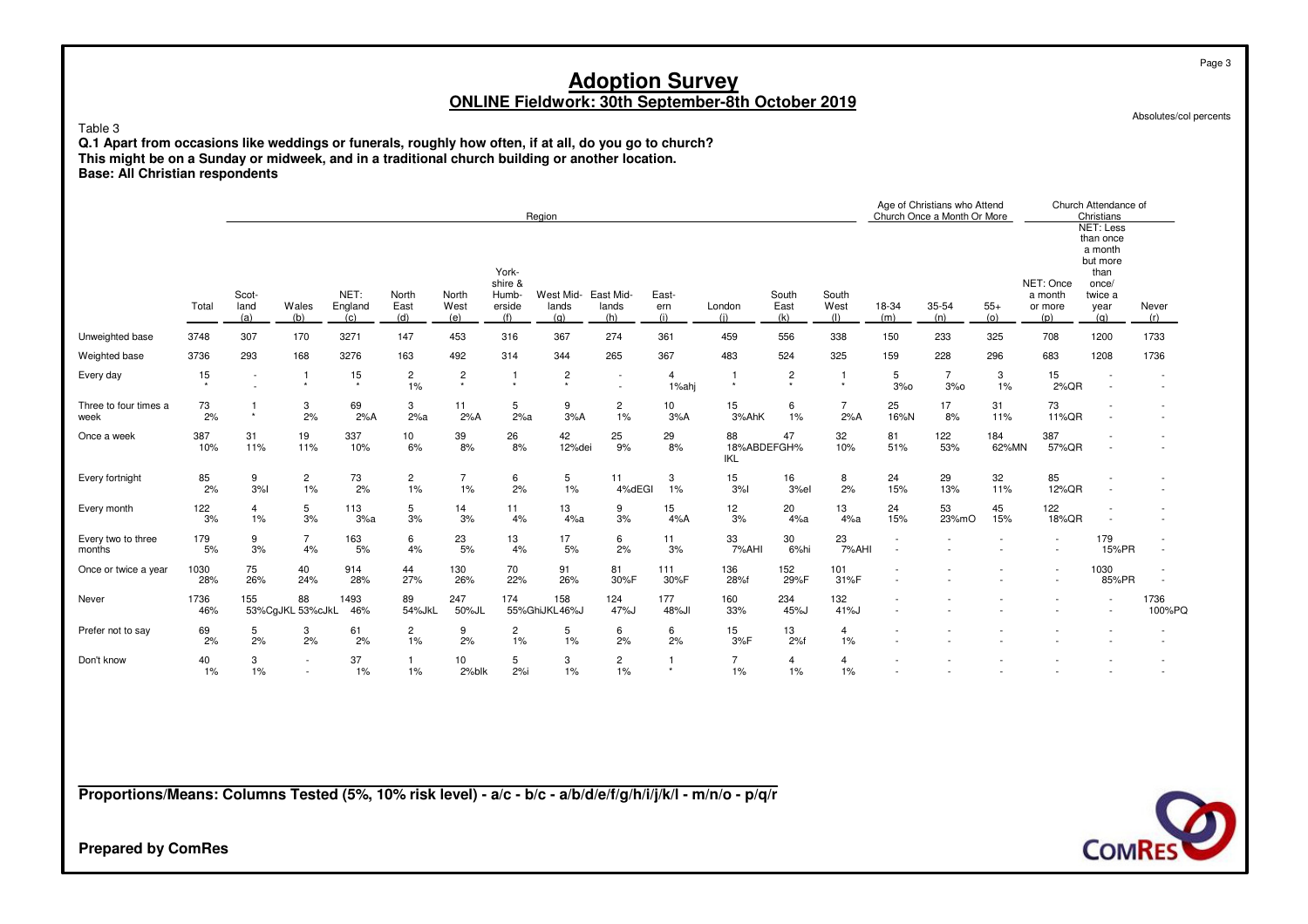Absolutes/col percents

Page 4

### Table 3

 **Q.1 Apart from occasions like weddings or funerals, roughly how often, if at all, do you go to church? This might be on a Sunday or midweek, and in a traditional church building or another location.Base: All Christian respondents**

|                                                                    |             |                      |              |                 |               |                      |                                            | Region             |                    |              |                    |                      |               |             | Age of Christians who Attend<br>Church Once a Month Or More |              |                                        | Church Attendance of<br>Christians                                                |                                    |
|--------------------------------------------------------------------|-------------|----------------------|--------------|-----------------|---------------|----------------------|--------------------------------------------|--------------------|--------------------|--------------|--------------------|----------------------|---------------|-------------|-------------------------------------------------------------|--------------|----------------------------------------|-----------------------------------------------------------------------------------|------------------------------------|
|                                                                    | Total       | Scot-<br>land<br>(a) | Wales<br>(b) | NET:<br>England | North<br>East | North<br>West<br>(e) | York-<br>shire &<br>Humb-<br>erside<br>(f) | West Mid-<br>lands | East Mid-<br>lands | East-<br>ern | London             | South<br>East<br>(k) | South<br>West | 18-34       | 35-54<br>(n)                                                | $55+$<br>(0) | NET: Once<br>a month<br>or more<br>(n) | NET: Less<br>than once<br>a month<br>but more<br>than<br>once/<br>twice a<br>year | Never<br>(r)                       |
| Weighted base                                                      | 3736        | 293                  | 168          | 3276            | 163           | 492                  | 314                                        | 344                | 265                | 367          | 483                | 524                  | 325           | 159         | 228                                                         | 296          | 683                                    | 1208                                                                              | 1736                               |
| NET: At least once a<br>month                                      | 683<br>18%  | 45<br>16%            | 29<br>17%    | 608<br>19%      | 22<br>13%     | 73<br>15%            | 50<br>16%                                  | 70<br>20%de        | 47<br>18%          | 61<br>17%    | 132<br><b>HIKL</b> | 92<br>27%ABDEFG8%    | 61<br>19%     | 159<br>100% | 228<br>100%                                                 | 296<br>100%  | 683<br>100%QR                          | $\overline{\phantom{a}}$<br>$\overline{\phantom{a}}$                              | $\overline{\phantom{a}}$<br>$\sim$ |
| NET: Less than once a<br>month but more than<br>once/ twice a year | 1208<br>32% | 84<br>29%            | 47<br>28%    | 1077<br>33%     | 50<br>30%     | 152<br>31%           | 83<br>26%                                  | 108<br>31%         | 87<br>33%          | 123<br>33%f  | 169<br>35%aF       | 181<br>35%F          | 124           | 38%ABeFq -  |                                                             |              | $\overline{\phantom{a}}$<br>$\sim$     | 1208<br>100%PR                                                                    | $\sim$<br>$\overline{\phantom{a}}$ |

**Proportions/Means: Columns Tested (5%, 10% risk level) - a/c - b/c - a/b/d/e/f/g/h/i/j/k/l - m/n/o - p/q/r**

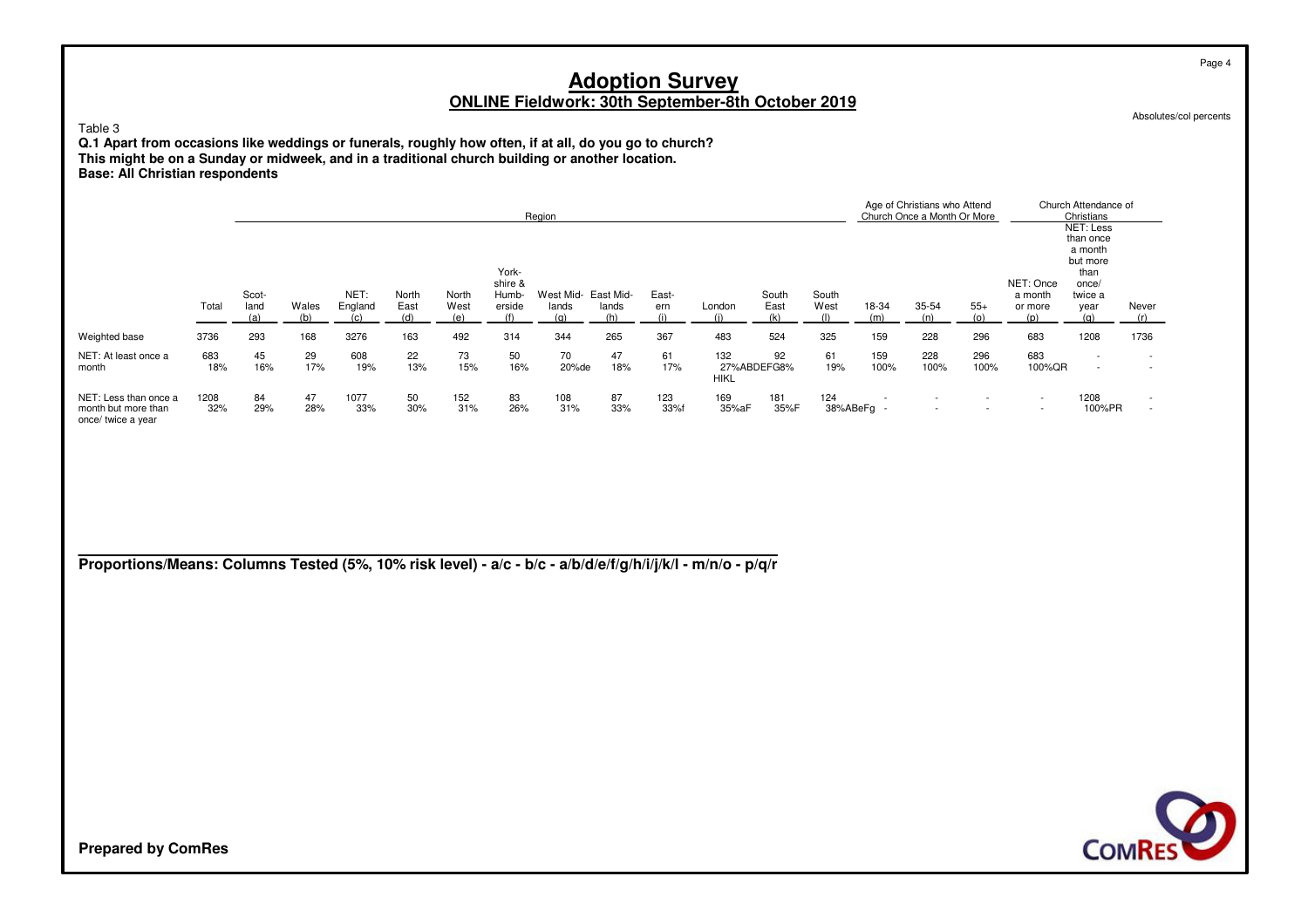Absolutes/col percents

Table 4

Q.2 Below there are some statements that relate to your attitudes towards adoption. Please tick those that apply to you, if any. We are referring here to adoption in a formal sense<br>i.e. a legal procedure in which the paren **Please select all that apply, if any**

**Base: All respondents**

|                                                                                                                    |             | Gender       |               |               |              |                              |                             | Age                       |              |                   |              |               |              | Social Grade          |                       |                   | <b>Employment Sector</b> |                     |                       | Religion             |               |
|--------------------------------------------------------------------------------------------------------------------|-------------|--------------|---------------|---------------|--------------|------------------------------|-----------------------------|---------------------------|--------------|-------------------|--------------|---------------|--------------|-----------------------|-----------------------|-------------------|--------------------------|---------------------|-----------------------|----------------------|---------------|
|                                                                                                                    | Total       | Male<br>(a)  | Female<br>(b) | 18-24<br>(c)  | 25-34<br>(d) | 35-44<br>(e)                 | 45-54<br>(f)                | 55-64<br>(a)              | $65+$<br>(h) | 18-34<br>(i)      | 35-54<br>(i) | $55+$<br>(k)  | AB<br>(1)    | C <sub>1</sub><br>(m) | C <sub>2</sub><br>(n) | DE<br>(0)         | Public<br>(p)            | Pri-<br>vate<br>(a) | Chris-<br>tian<br>(r) | NET:<br>Other<br>(s) | None<br>(t)   |
| Unweighted base                                                                                                    | 8108        | 4041         | 4067          | 797           | 1272         | 1337                         | 1494                        | 1240                      | 1968         | 2069              | 2831         | 3208          | 2428         | 2349                  | 1341                  | 1990              | 1204                     | 3266                | 3748                  | 543                  | 3672          |
| Weighted base                                                                                                      | 8108        | 3957         | 4151          | 900           | 1403         | 1297                         | 1435                        | 1200                      | 1873         | 2303              | 2732         | 3074          | 2213         | 2278                  | 1646                  | 1970              | 1260                     | 3418                | 3736                  | 546                  | 3679          |
| I would not explore the<br>possibility of adopting<br>a child                                                      | 2345<br>29% | 1377<br>35%B | 968<br>23%    | 136<br>15%    | 217<br>15%   | 261<br>20%CD                 | 473<br>33%CDE               | 521<br>43%CDEFH39%CDEF15% | 738          | 352               | 735<br>27%l  | 1259<br>41%IJ | 566<br>26%   | 701<br>31%LN          | 426<br>26%            | 653<br>33%LN      | 259<br>21%               | 896<br>26%P         | 1053<br>28%S          | 112<br>21%           | 1145<br>31%RS |
| I would not consider<br>adoption as I already<br>have my own biological<br>or adopted children                     | 1564<br>19% | 740<br>19%   | 824<br>20%    | 15<br>2%      | 158<br>11%C  | 261<br>20%CD                 | 320<br>22%CD                | 306<br>26%CDEf            | 504          | 173<br>27%CDEF 7% | 582<br>21%l  | 810<br>26%IJ  | 416<br>19%   | 408<br>18%            | 384                   | 356<br>23%LMO 18% | 205<br>16%               | 585<br>17%          | 842<br>23%ST          | 85<br>16%            | 616<br>17%    |
| I am not sure whether<br>could adopt a child<br>because of financial<br>concerns                                   | 1064<br>13% | 448<br>11%   | 616<br>15%A   | 171<br>19%FGH | 293          | 262                          | 216<br>21%FGH 20%FGH 15%GH  | 82<br>7%H                 | 40<br>2%     | 464<br>20%JK      | 479<br>18%K  | 121<br>4%     | 259<br>12%   | 311<br>14%In          | 191<br>12%            | 304<br>15%LN      | 219<br>17%               | 550<br>16%          | 438<br>12%            | 79<br>14%r           | 520<br>14%R   |
| I would only consider<br>adoption if I found I<br>was unable to have<br>biological children                        | 1061<br>13% | 488<br>12%   | 573<br>14%a   | 319           | 362          | 168<br>35%DEFGH26%EFGH13%FGH | 81<br>6%h                   | 51<br>4%                  | 80<br>4%     | 681<br>30%JK      | 250<br>9%K   | 131<br>4%     | 374          | 268<br>17%MNO 12%O    | 231<br>14%mO          | 188<br>10%        | 256<br>20%Q              | 517<br>15%          | 433<br>12%            | 93<br>17%Rt          | 516<br>14%R   |
| I am not sure whether I<br>could adopt a child<br>because I don't have a<br>spare room                             | 734<br>9%   | 297<br>8%    | 437<br>11%A   | 76<br>8%GH    | 194          | 191                          | 178<br>14%CGH 15%CfGH12%CGH | 65<br>5%H                 | 31<br>2%     | 270<br>12%K       | 368<br>13%iK | 96<br>3%      | 158<br>7%    | 198<br>9%             | 155<br>9%             | 223<br>11%LM      | 130<br>10%               | 375<br>11%          | 289<br>8%             | 64<br>12%R           | 373<br>10%R   |
| I have/am considering<br>adoption but not taken<br>any action to explore<br>the possibility of<br>adopting a child | 672<br>8%   | 243<br>6%    | 429<br>10%A   | 169           | 225          | 137<br>19%EFGH 16%EFGH11%FGH | 99<br>7%GH                  | 24<br>2%H                 | 18<br>1%     | 394<br>17%JK      | 236<br>9%K   | 42<br>1%      | 206<br>9%O   | 215<br>9%O            | 129<br>8%0            | 122<br>6%         | 155<br>12%Q              | 344<br>10%          | 240<br>6%             | 57<br>10%R           | 358<br>10%R   |
| I am not sure whether<br>could adopt a child<br>because they might be<br>challenging to parent                     | 631<br>8%   | 313<br>8%    | 318<br>8%     | 115<br>13%FGH | 158          | 145<br>11%FGH 11%FGH         | 108<br>8%GH                 | 60<br>5%H                 | 46<br>2%     | 273<br>12%JK      | 253<br>9%K   | 106<br>3%     | 212<br>10%NO | 186<br>8%O            | 110<br>7%             | 123<br>6%         | 156<br>12%Q              | 326<br>10%          | 246<br>7%             | 50<br>9%R            | 314<br>9%R    |

**Proportions/Means: Columns Tested (5%, 10% risk level) - a/b - c/d/e/f/g/h - i/j/k - l/m/n/o - p/q - r/s/t**

**Prepared by ComRes**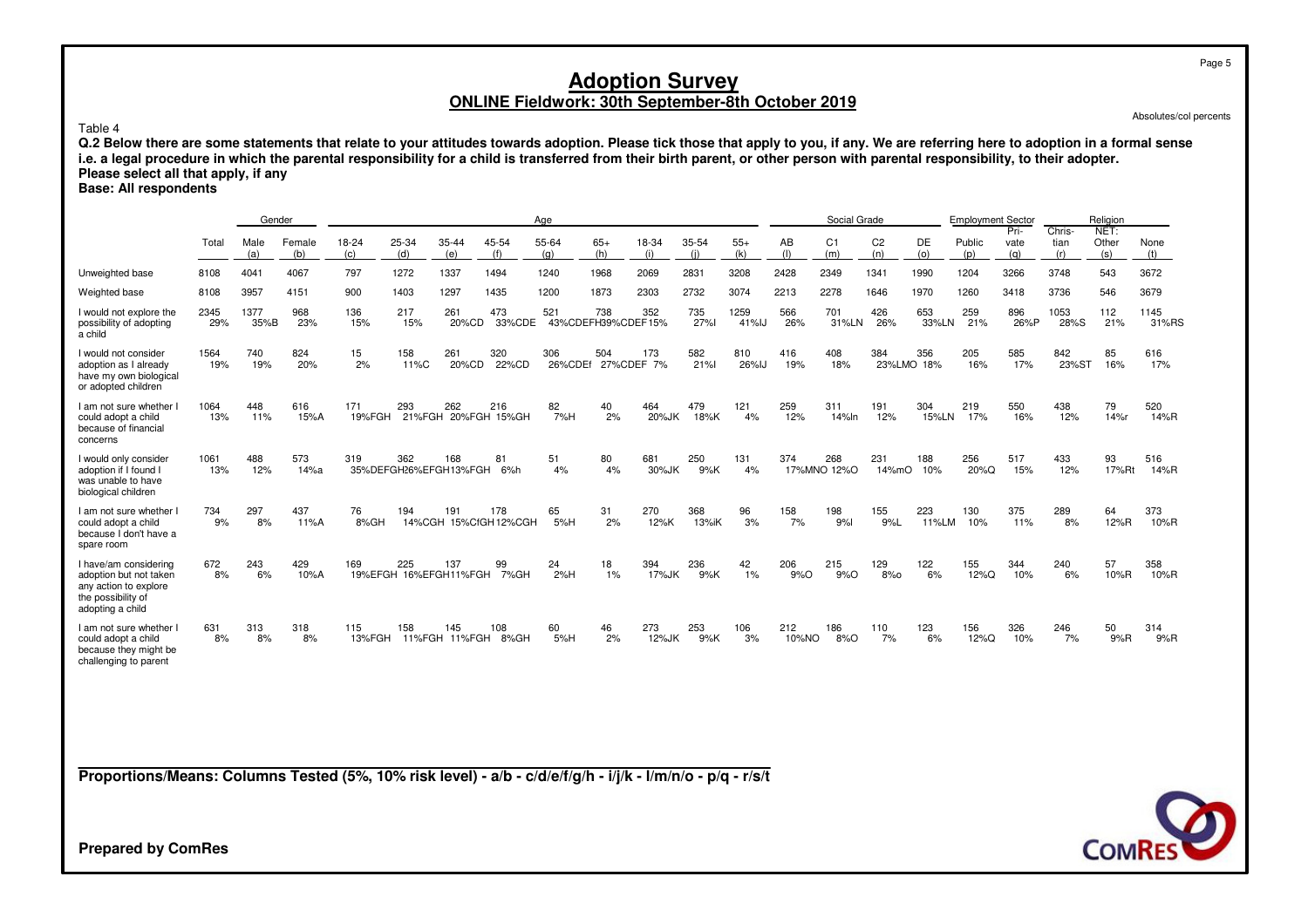Absolutes/col percents

Table 4

Q.2 Below there are some statements that relate to your attitudes towards adoption. Please tick those that apply to you, if any. We are referring here to adoption in a formal sense<br>i.e. a legal procedure in which the paren **Please select all that apply, if any**

**Base: All respondents**

|                                                                                                                                              |             | Gender       |                 |              |                              |                  |                   | Age                   |                           |                    |              |               |             | Social Grade          |                       |                | <b>Employment Sector</b> |                     |                       | Religion             |              |
|----------------------------------------------------------------------------------------------------------------------------------------------|-------------|--------------|-----------------|--------------|------------------------------|------------------|-------------------|-----------------------|---------------------------|--------------------|--------------|---------------|-------------|-----------------------|-----------------------|----------------|--------------------------|---------------------|-----------------------|----------------------|--------------|
|                                                                                                                                              | Total       | Male<br>(a)  | Female<br>(b)   | 18-24<br>(c) | 25-34<br>(d)                 | 35-44<br>(e)     | 45-54<br>(f)      | 55-64<br>(q)          | $65+$<br>(h)              | 18-34<br>(i)       | 35-54<br>(i) | $55+$<br>(k)  | AB<br>(1)   | C <sub>1</sub><br>(m) | C <sub>2</sub><br>(n) | DE<br>(o)      | Public<br>(p)            | Pri-<br>vate<br>(a) | Chris-<br>tian<br>(r) | NET:<br>Other<br>(s) | None<br>(t)  |
| Weighted base                                                                                                                                | 8108        | 3957         | 4151            | 900          | 1403                         | 1297             | 1435              | 1200                  | 1873                      | 2303               | 2732         | 3074          | 2213        | 2278                  | 1646                  | 1970           | 1260                     | 3418                | 3736                  | 546                  | 3679         |
| I am not sure whether I<br>could adopt a child<br>because I am nervous<br>about how I might be<br>treated by social<br>workers               | 401<br>5%   | 179<br>5%    | 222<br>5%       | 54<br>6%GH   | 99<br>7%GH                   | 106              | 82<br>8%cFGH 6%GH | 33<br>3%H             | 28<br>2%                  | 152<br>7%K         | 188<br>7%K   | 61<br>2%      | 113<br>5%   | 101<br>4%             | 91<br>6%              | 96<br>5%       | 67<br>5%                 | 196<br>6%           | 187<br>5%             | 44<br>8%RT           | 162<br>4%    |
| I have/am considering<br>adoption and have taken<br>action to explore the<br>possibility of adopting<br>a child                              | 173<br>2%   | 83<br>2%     | 90<br>2%        | 25<br>3%GH   | 44<br>3%GH                   | 44<br>3%FGH      | 30<br>2%GH        | 12<br>1%              | 18<br>1%                  | 69<br>3%K          | 74<br>3%K    | 30<br>$1\%$   | 49<br>2%    | 49<br>2%              | 33<br>2%              | 42<br>2%       | 39<br>3%                 | 94<br>3%            | 77<br>2%              | 28<br>5%RT           | 66<br>2%     |
| I am not sure whether I<br>could adopt a child<br>because I am worried<br>about the government<br>and authorities looking<br>into my history | 153<br>2%   | 70<br>2%     | 82<br>2%        | 22<br>2%GH   | 40<br>3%GH                   | 39<br>3%GH       | 35<br>2%GH        | 9<br>1%               | $\overline{7}$<br>$\star$ | 62<br>3%K          | 74<br>3%K    | 16<br>1%      | 40<br>2%    | 44<br>2%              | 28<br>2%              | 41<br>2%       | 24<br>2%                 | 84<br>2%            | 61<br>2%              | 20<br>4%RT           | 70<br>2%     |
| I am not sure whether I<br>could adopt a child<br>because I don't think<br>my friends/family/<br>community would approve                     | 111<br>1%   | 62<br>2%     | 49<br>1%        | 22<br>2%FGH  | 39                           | 24<br>3%FGH 2%GH | 17<br>1%GH        | 4<br>$^\star$         | 5<br>$\star$              | 61<br>$3%$ JK      | 41<br>1%K    | 9<br>$\star$  | 41<br>2%M   | 17<br>1%              | 27<br>2%M             | 27<br>1%m      | 16<br>1%                 | 67<br>2%            | 44<br>1%              | 23<br>4%RT           | 43<br>1%     |
| Other                                                                                                                                        | 750<br>9%   | 296<br>7%    | 454<br>$11\%$ A | 51<br>6%D    | 44<br>3%                     | 54<br>4%         | 73<br>5%D         | 125<br>10%CDEF        | 403                       | 95<br>21%CDEFG4%   | 128<br>5%    | 527<br>17%    | 229<br>10%N | 227<br>10%N           | 108<br>7%             | 186<br>9%N     | 63<br>5%                 | 186<br>5%           | 415<br>11%ST          | 35<br>6%             | 292<br>8%    |
| Prefer not to say                                                                                                                            | 347<br>4%   | 172<br>4%    | 175<br>4%       | 68           | 73<br>8%DEFGH5%FGH           | 66<br>5%FGH      | 50<br>3%          | 40<br>3%              | 50<br>3%                  | 141<br>$6\%$ JK    | 116<br>4%K   | 90<br>3%      | 89<br>4%    | 80<br>4%              | 97                    | 82<br>6%LMO 4% | 58<br>5%                 | 155<br>5%           | 140<br>4%             | 35<br>6%RT           | 149<br>4%    |
| NET: I have/am<br>considering adoption                                                                                                       | 845<br>10%  | 326<br>8%    | 519<br>13%A     | 194          | 269<br>22%EFGH 19%EFGH14%FGH | 181              | 129<br>9%GH       | 36<br>3%h             | 36<br>2%                  | 463<br>20%JK       | 310<br>11%K  | 72<br>2%      | 255<br>12%O | 264<br>12%O           | 162<br>10%            | 165<br>8%      | 194<br>15%Q              | 438<br>13%          | 317<br>8%             | 85<br>16%RT          | 425<br>12%R  |
| NET: I would not<br>explore/consider<br>adoption                                                                                             | 3910<br>48% | 2117<br>54%B | 1792<br>43%     | 150<br>17%   | 375<br>27%C                  | 523<br>40%CD     | 794               | 827<br>55%CDE 69%CDEF | 1241                      | 525<br>66%CDEF 23% | 1316<br>48%  | 2068<br>67%IJ | 982<br>44%  | 1109<br>49%L          | 810<br>49%L           | 1009<br>51%L   | 464<br>37%               | 1482<br>43%P        | 1895<br>51%ST         | 198<br>36%           | 1762<br>48%S |

**Proportions/Means: Columns Tested (5%, 10% risk level) - a/b - c/d/e/f/g/h - i/j/k - l/m/n/o - p/q - r/s/t**



**Prepared by ComRes**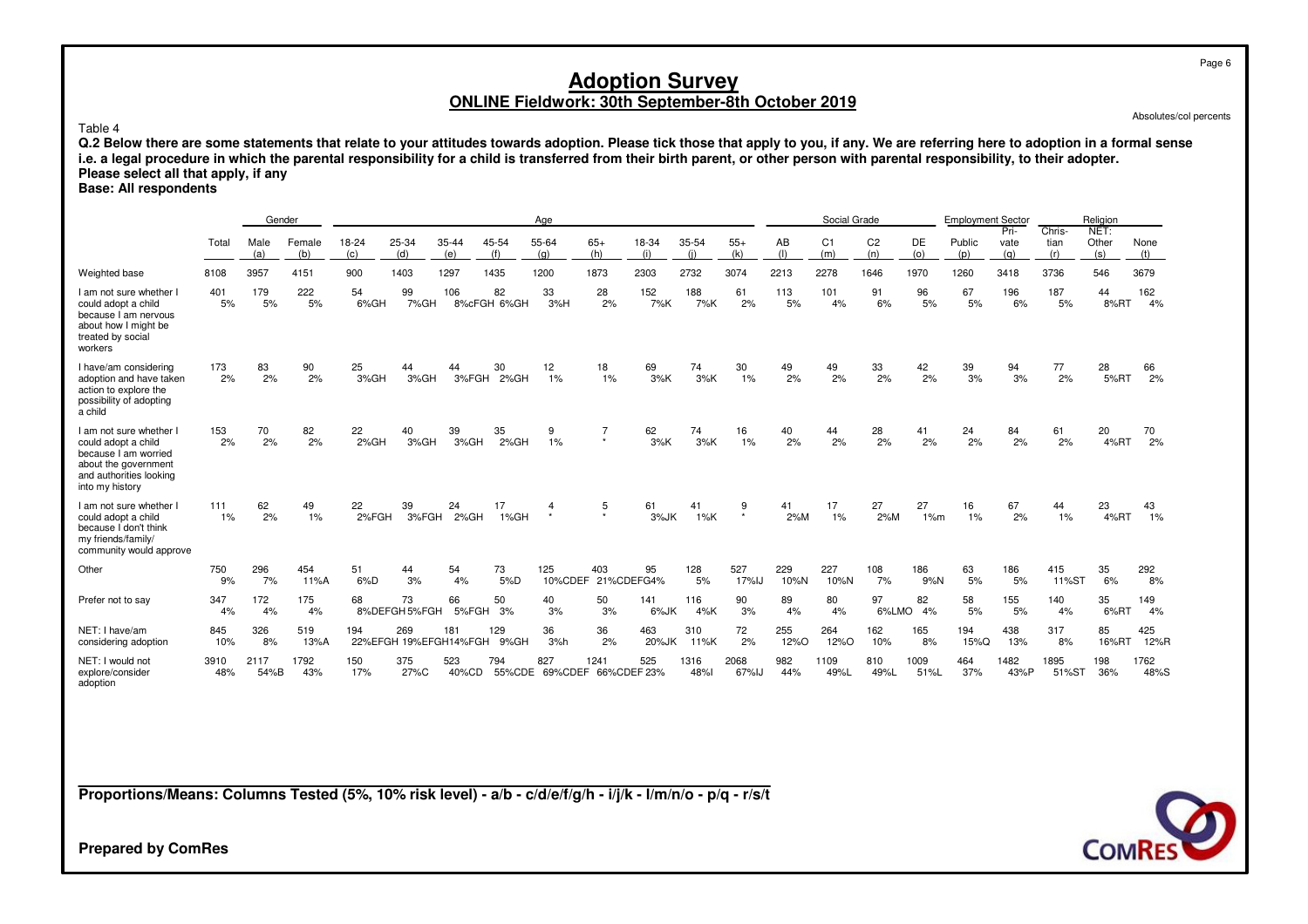Absolutes/col percents

#### Table 5

Q.2 Below there are some statements that relate to your attitudes towards adoption. Please tick those that apply to you, if any. We are referring here to adoption in a formal sense<br>i.e. a legal procedure in which the paren **Please select all that apply, if any**

### **Base: All respondents**

|                                                                                                                    |             |                |                    |              | Ethnicity    |                     |            |              |               |                    |              | <b>Ethnicity of Christians</b> |                     |                       |                       |              |                    |                       |                       | Ethnicity of Christians who Attend Church Once a Month Or More |            |                       |
|--------------------------------------------------------------------------------------------------------------------|-------------|----------------|--------------------|--------------|--------------|---------------------|------------|--------------|---------------|--------------------|--------------|--------------------------------|---------------------|-----------------------|-----------------------|--------------|--------------------|-----------------------|-----------------------|----------------------------------------------------------------|------------|-----------------------|
|                                                                                                                    |             |                | NET:               |              |              |                     | Chin-      |              |               | NET:               |              |                                |                     | Chin-                 |                       |              | NET:               |                       |                       |                                                                | Chin-      |                       |
|                                                                                                                    | Total       | White<br>(a)   | <b>BAME</b><br>(b) | Mixed<br>(c) | Asian<br>(d) | <b>Black</b><br>(e) | ese<br>(f) | Other<br>(a) | White<br>(h)  | <b>BAME</b><br>(i) | Mixed<br>(i) | Asian<br>(k)                   | <b>Black</b><br>(1) | ese<br>(m)            | Other<br>(n)          | White<br>(0) | <b>BAME</b><br>(p) | Mixed<br>(a)          | Asian<br>(r)          | <b>Black</b><br>(s)                                            | ese<br>(t) | Other<br>(u)          |
| Unweighted base                                                                                                    | 8108        | 7376           | 616                | 137          | 302          | 114                 | 29         | 34           | 3578          | 151                | 38           | 14                             | 86                  | 8                     | 5                     | 630          | 71                 | 8                     | 7                     | 49                                                             |            | 3                     |
| Weighted base                                                                                                      | 8108        | 7368           | 626                | 129          | 320          | $117*$              | $30**$     | $30**$       | 3561          | 155                | $35*$        | $13**$                         | $93*$               | $8***$                | $6***$                | 600          | $77*$              | $6***$                | $7**$                 | $55*$                                                          | $4**$      | $4**$                 |
| I would not explore the<br>possibility of adopting<br>a child                                                      | 2345<br>29% | 2224           | 93<br>30%BCDE15%   | 27<br>21%D   | 33<br>10%    | 15<br>13%           | 12<br>40%  | 6<br>20%     | 1025<br>29%IL | 23<br>15%          | 7<br>20%     | 4%                             | 11<br>12%           | 3<br>36%              | $\overline{c}$<br>30% | 145<br>24%pS | 10<br>13%          | 13%                   |                       | 6<br>11%                                                       | 2<br>47%   | $\overline{c}$<br>40% |
| I would not consider<br>adoption as I already<br>have my own biological<br>or adopted children                     | 1564<br>19% | 1473<br>20%BCE | 79<br>13%          | 10<br>7%     | 54<br>17%CE  | 8<br>7%             | 4%         | 5<br>16%     | 823<br>23%ljL | 19<br>12%          | 4<br>10%     | 5<br>36%                       | 6<br>7%             | 17%                   | 3<br>45%              | 109<br>18%S  | 9<br>12%           | 8%                    | -4<br>48%             | 3<br>5%                                                        |            | 3<br>60%              |
| I am not sure whether<br>could adopt a child<br>because of financial<br>concerns                                   | 1064<br>13% | 916<br>12%     | 127<br>20%A        | 34<br>26%AD  | 51<br>16%a   | 30<br>26%AD         | 5<br>16%   | 23%          | 396<br>11%    | 40<br>26%H         | 12<br>33%H   | 2<br>18%                       | 24<br>26%H          | 18%                   |                       | 84<br>14%    | 20<br>27%O         | 2<br>31%              | 2<br>22%              | 16<br>28%O                                                     | 38%        |                       |
| I would only consider<br>adoption if I found I<br>was unable to have<br>biological children                        | 1061<br>13% | 919<br>12%     | 126<br>20%A        | 23<br>18%    | 67<br>21%A   | 22<br>19%a          | 6<br>21%   | 23%          | 399<br>11%    | 32<br>20%H         | 5<br>16%     | 5<br>35%                       | 19<br>21%H          | 16%                   | 13%                   | 77<br>13%    | 15<br>20%          | $\overline{c}$<br>36% | $\overline{2}$<br>29% | 10<br>19%                                                      | 15%        |                       |
| I am not sure whether<br>could adopt a child<br>because I don't have a<br>spare room                               | 734<br>9%   | 648<br>9%      | 80<br>13%A         | 14<br>11%    | 42<br>13%A   | 17<br>15%A          |            | 6<br>21%     | 265<br>7%     | 21<br>14%H         | 5<br>15%h    | 2<br>11%                       | 15<br>16%H          |                       |                       | 67<br>11%    | 15<br>19%0         | 23%                   | 10%                   | 12<br>22%O                                                     |            |                       |
| I have/am considering<br>adoption but not taken<br>any action to explore<br>the possibility of<br>adopting a child | 672<br>8%   | 570<br>8%      | 92<br>15%A         | 20<br>15%A   | 42<br>13%A   | 24<br>21%Ad         | 3<br>11%   | 3<br>9%      | 211<br>6%     | 28<br>18%H         | 5<br>15%H    |                                | 21<br>23%H          | $\overline{c}$<br>22% |                       | 54<br>9%     | 14<br>19%O         |                       |                       | 14<br>26%O                                                     |            |                       |
| I am not sure whether<br>could adopt a child<br>because they might be<br>challenging to parent                     | 631<br>8%   | 537<br>7%      | 84<br>13%A         | 19<br>14%A   | 46<br>14%A   | 12<br>10%           | 3<br>11%   | 15%          | 229<br>6%     | 14<br>9%           | 4<br>11%     | 3<br>19%                       | 8<br>8%             |                       |                       | 47<br>8%     | 6<br>7%            | 12%                   |                       | 5<br>9%                                                        |            |                       |

**Proportions/Means: Columns Tested (5%, 10% risk level) - a/b - a/c/d/e/f/g - h/i - h/j/k/l/m/n - o/p - o/q/r/s/t/u\* small base; \*\* very small base (under 30) ineligible for sig testing**



**Prepared by ComRes**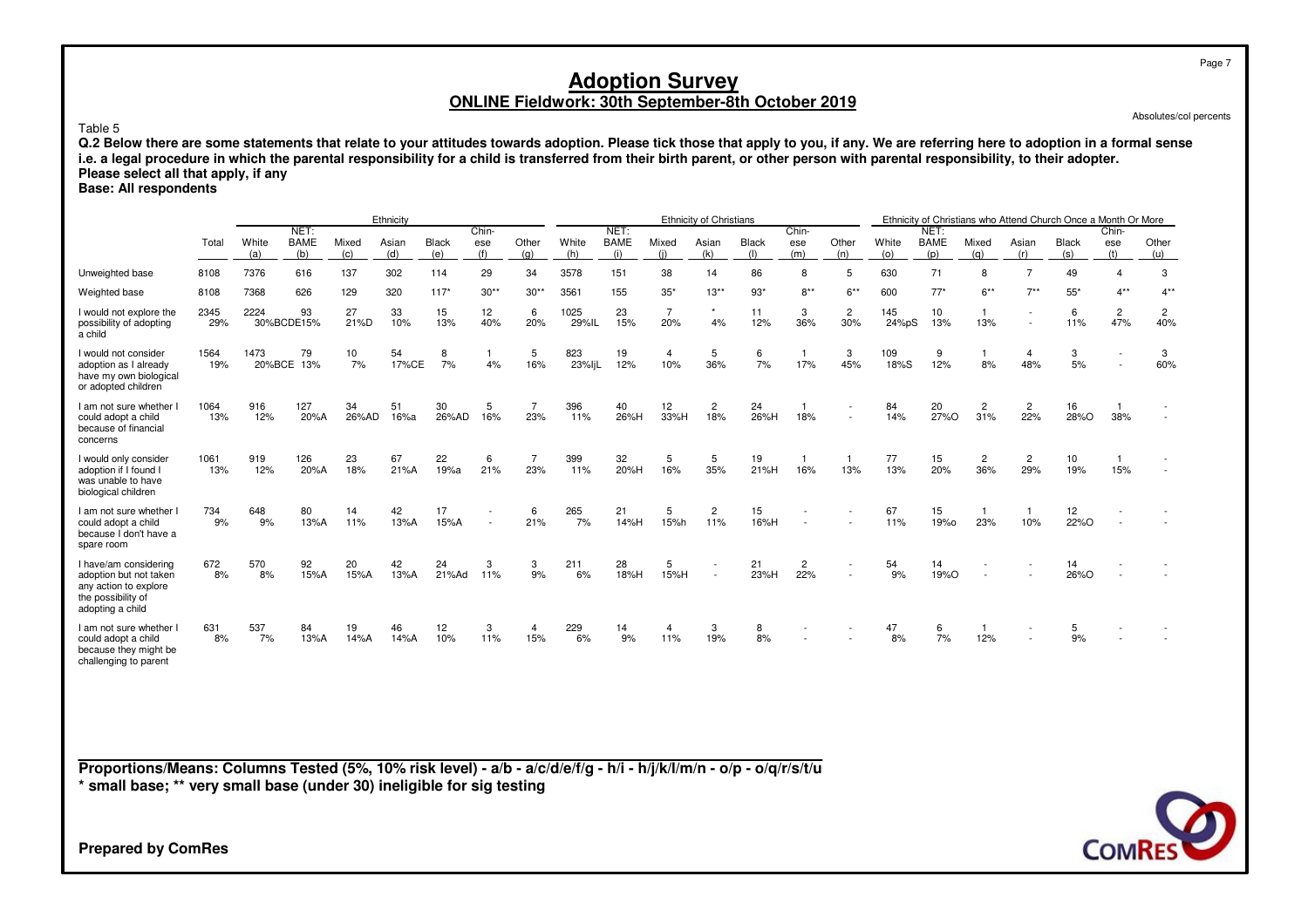Absolutes/col percents

Page 8

#### Table 5

 **Q.2 Below there are some statements that relate to your attitudes towards adoption. Please tick those that apply to you, if any. We are referring here to adoption in a formal sensei.e. a legal procedure in which the parental responsibility for a child is transferred from their birth parent, or other person with parental responsibility, to their adopter.Please select all that apply, if any**

### **Base: All respondents**

|                                                                                                                                              |             |              |                            |              | Ethnicity    |                     |                     |              |                |                            |                        | Ethnicity of Christians |                      |                       |                                                      |              |                            |                       |                          | Ethnicity of Christians who Attend Church Once a Month Or More |                       |              |
|----------------------------------------------------------------------------------------------------------------------------------------------|-------------|--------------|----------------------------|--------------|--------------|---------------------|---------------------|--------------|----------------|----------------------------|------------------------|-------------------------|----------------------|-----------------------|------------------------------------------------------|--------------|----------------------------|-----------------------|--------------------------|----------------------------------------------------------------|-----------------------|--------------|
|                                                                                                                                              | Total       | White<br>(a) | NET:<br><b>BAME</b><br>(b) | Mixed<br>(c) | Asian<br>(d) | <b>Black</b><br>(e) | Chin-<br>ese<br>(f) | Other<br>(q) | White<br>(h)   | NET:<br><b>BAME</b><br>(i) | Mixed<br>(i)           | Asian<br>(k)            | <b>Black</b><br>(1)  | Chin-<br>ese<br>(m)   | Other<br>(n)                                         | White<br>(o) | NET:<br><b>BAME</b><br>(p) | Mixed<br>(a)          | Asian<br>(r)             | <b>Black</b><br>(s)                                            | Chin-<br>ese<br>(t)   | Other<br>(u) |
| Weighted base                                                                                                                                | 8108        | 7368         | 626                        | 129          | 320          | $117*$              | $30**$              | $30**$       | 3561           | 155                        | $35*$                  | $13***$                 | $93*$                | $8***$                | $6***$                                               | 600          | $77*$                      | $6***$                | $7***$                   | $55*$                                                          | $4***$                | $4***$       |
| I am not sure whether I<br>could adopt a child<br>because I am nervous<br>about how I might be<br>treated by social<br>workers               | 401<br>5%   | 346<br>5%    | 50<br>8%A                  | 12<br>9%A    | 25<br>8%A    | 9<br>7%             | $\mathbf{1}$<br>3%  | 4<br>14%     | 172<br>5%      | 13<br>9%H                  | 6<br>17%H              | 6%                      | $\overline{7}$<br>7% |                       |                                                      | 50<br>8%     | 9<br>11%                   | 3<br>43%              | $\overline{\phantom{a}}$ | 6<br>11%                                                       |                       |              |
| I have/am considering<br>adoption and have taken<br>action to explore the<br>possibility of adopting<br>a child                              | 173<br>2%   | 135<br>2%    | 38<br>6%A                  | 5%A          | 22<br>7%A    | 8<br>7%A            | 5%                  |              | 68<br>2%       | 9<br>6%H                   | 2<br>7%h               | 6%                      | 6<br>7%H             |                       |                                                      | 22<br>4%     | 9%0                        | 2<br>28%              |                          | 9%                                                             |                       |              |
| I am not sure whether I<br>could adopt a child<br>because I am worried<br>about the government<br>and authorities looking<br>into my history | 153<br>2%   | 125<br>2%    | 24<br>4%A                  | 2<br>$1\%$   | 16<br>5%A    | 6<br>5%A            |                     |              | 55<br>2%       | 5<br>3%h                   | 4%                     |                         | 4<br>4%h             |                       |                                                      | 25<br>4%     | 4<br>5%                    |                       |                          | 7%                                                             |                       |              |
| I am not sure whether I<br>could adopt a child<br>because I don't think<br>my friends/family/<br>community would approve                     | 111<br>1%   | 78<br>1%     | 31<br>5%A                  | 2<br>1%      | 21<br>7%AC   | 4%A                 | 5%                  | 3<br>9%      | 38<br>1%       | 5<br>3%H                   | 3%                     | 6%                      | 3<br>4%H             |                       |                                                      | 12<br>2%     | 3<br>4%                    | 16%                   |                          | $\overline{2}$<br>4%                                           |                       |              |
| Other                                                                                                                                        | 750<br>9%   | 706<br>10%BD | 27<br>4%                   | 10<br>8%D    | 8<br>2%      | 5<br>5%             | -1<br>4%            | 3<br>8%      | 401<br>11%IL   | 8<br>5%                    | 3<br>9%                | 7%                      | 3<br>4%              |                       | 12%                                                  | 84<br>14%PS  | -2<br>2%                   |                       |                          | 3%                                                             |                       |              |
| Prefer not to say                                                                                                                            | 347<br>4%   | 292<br>4%    | 37<br>6%A                  | 6<br>5%      | 21<br>7%A    | 9<br>8%a            | $\mathbf{1}$<br>4%  |              | 126<br>4%      | 9<br>6%                    | $\overline{2}$<br>6%   | $\mathbf{1}$<br>6%      | 6<br>7%              |                       | $\overline{\phantom{a}}$                             | 11<br>2%     | $\overline{c}$<br>2%       |                       |                          | $\overline{c}$<br>3%                                           |                       |              |
| NET: I have/am<br>considering adoption                                                                                                       | 845<br>10%  | 704<br>10%   | 130<br>21%A                | 26<br>20%A   | 64<br>20%A   | 32<br>28%A          | 5<br>16%            | 3<br>9%      | 279<br>8%      | 37<br>24%H                 | $\overline{7}$<br>21%H | $\overline{1}$<br>6%    | 27<br>29%H           | $\overline{c}$<br>22% | $\overline{\phantom{a}}$<br>$\overline{\phantom{a}}$ | 77<br>13%    | 21<br>28%O                 | $\overline{c}$<br>28% |                          | 19<br>35%O                                                     |                       |              |
| NET: I would not<br>explore/consider<br>adoption                                                                                             | 3910<br>48% | 3697         | 172<br>50%BCDE27%          | 37<br>29%    | 87<br>27%    | 23<br>20%           | 13<br>44%           | 11<br>37%    | 1848<br>52% JL | 41<br>27%                  | 11<br>31%              | 5<br>40%                | 17<br>18%            | 4<br>53%              | $\overline{4}$<br>75%                                | 254<br>42%PS | 19<br>25%                  | -1<br>21%             | $\overline{4}$<br>48%    | 9<br>15%                                                       | $\overline{c}$<br>47% | 4<br>100%    |

**Proportions/Means: Columns Tested (5%, 10% risk level) - a/b - a/c/d/e/f/g - h/i - h/j/k/l/m/n - o/p - o/q/r/s/t/u\* small base; \*\* very small base (under 30) ineligible for sig testing**

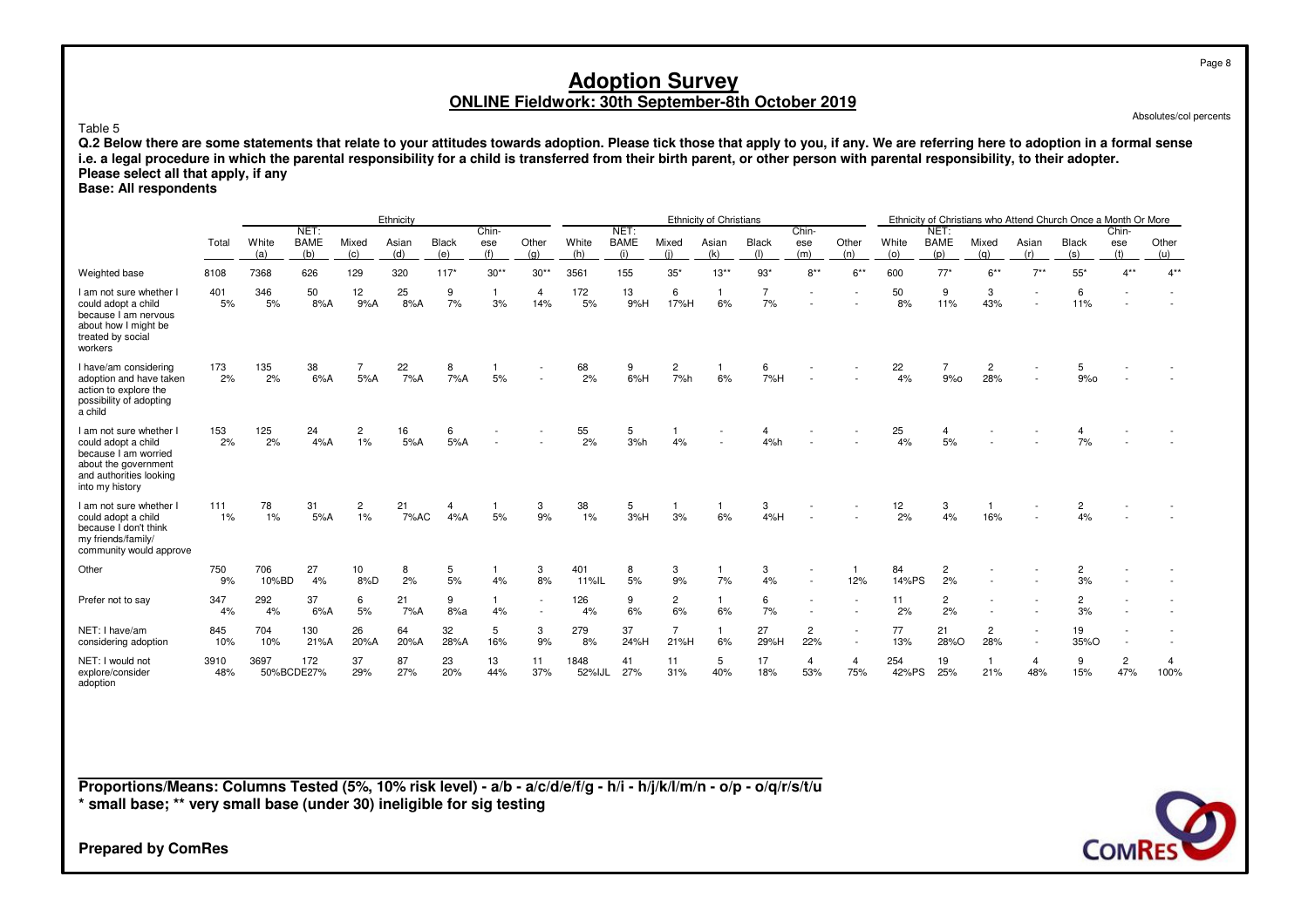Absolutes/col percents

Page 9

Table 6

Q.2 Below there are some statements that relate to your attitudes towards adoption. Please tick those that apply to you, if any. We are referring here to adoption in a formal sense<br>i.e. a legal procedure in which the paren **Please select all that apply, if any**

## **Base: All respondents**

|                                                                                                                    |             |                      |              |                        |                      |                      | Region                                     |                           |                           |                     |                     |                      |                      |              | Age of Christians who Attend<br>Church Once a Month Or More |              |                                        | Church Attendance of<br>Christians<br><b>NET: Less</b>                      |              |
|--------------------------------------------------------------------------------------------------------------------|-------------|----------------------|--------------|------------------------|----------------------|----------------------|--------------------------------------------|---------------------------|---------------------------|---------------------|---------------------|----------------------|----------------------|--------------|-------------------------------------------------------------|--------------|----------------------------------------|-----------------------------------------------------------------------------|--------------|
|                                                                                                                    | Total       | Scot-<br>land<br>(a) | Wales<br>(b) | NET:<br>England<br>(c) | North<br>East<br>(d) | North<br>West<br>(e) | York-<br>shire &<br>Humb-<br>erside<br>(f) | West Mid-<br>lands<br>(q) | East Mid-<br>lands<br>(h) | East-<br>ern<br>(i) | London<br>(i)       | South<br>East<br>(k) | South<br>West<br>(1) | 18-34<br>(m) | 35-54<br>(n)                                                | $55+$<br>(0) | NET: Once<br>a month<br>or more<br>(p) | than once<br>a month<br>but more<br>than<br>once/<br>twice a<br>year<br>(a) | Never<br>(r) |
| Unweighted base                                                                                                    | 8108        | 725                  | 409          | 6974                   | 310                  | 878                  | 674                                        | 728                       | 614                       | 761                 | 1071                | 1186                 | 752                  | 150          | 233                                                         | 325          | 708                                    | 1200                                                                        | 1733         |
| Weighted base                                                                                                      | 8108        | 705                  | 405          | 6997                   | 341                  | 932                  | 681                                        | 722                       | 592                       | 778                 | 1095                | 1135                 | 722                  | 159          | 228                                                         | 296          | 683                                    | 1208                                                                        | 1736         |
| I would not explore the<br>possibility of adopting<br>a child                                                      | 2345<br>29% | 201<br>28%           | 109<br>27%   | 2035<br>29%            | 90<br>26%            | 276<br>30%           | 200<br>29%                                 | 196<br>27%                | 186<br>31%j               | 245<br>31%gJ        | 292<br>27%          | 346<br>30%j          | 204<br>28%           | 16<br>10%    | 34<br>15%                                                   | 105<br>36%MN | 156<br>23%                             | 283<br>23%                                                                  | 588<br>34%PQ |
| I would not consider<br>adoption as I already<br>have my own biological<br>or adopted children                     | 1564<br>19% | 131<br>19%J          | 75<br>18%j   | 1358<br>19%            | 65<br>19%j           | 173<br>19%J          | 130<br>19%J                                | 149<br>21%J               | 107<br>18%j               | 182                 | 159<br>23%AbEfHJ14% | 248<br>22%ehJ        | 146<br>20%J          | 11<br>7%     | 44<br>19%M                                                  | 64<br>22%M   | 119<br>17%                             | 266<br>22%P                                                                 | 437<br>25%Pq |
| I am not sure whether<br>could adopt a child<br>because of financial<br>concerns                                   | 1064<br>13% | 99<br>14%L           | 71           | 894<br>18%CFgHIK13%    | 44<br><b>13%</b>     | 141<br>15%FkL        | 76<br>11%                                  | 98<br>14%L                | 70<br>12%                 | 97<br>12%L          | 163<br>15%FkL       | 140<br>12%L          | 65<br>9%             | 46<br>29%nO  | 47<br>20%O                                                  | 13<br>4%     | 106<br>15%R                            | 169<br>14%R                                                                 | 154<br>9%    |
| I would only consider<br>adoption if I found<br>was unable to have<br>biological children                          | 1061<br>13% | 77<br>11%            | 40<br>10%    | 944<br>13%ab           | 46<br>14%            | 118<br>13%           | 98<br>14%aBI                               | 115<br>16%ABelk 13%       | 76                        | 78<br>10%           | 165<br>15%ABI       | 144<br>13%i          | 103<br>14%abl        | 42<br>26%NO  | 27<br>12%                                                   | 24<br>8%     | 92<br>14%R                             | 170<br>14%R                                                                 | 164<br>9%    |
| I am not sure whether<br>could adopt a child<br>because I don't have a<br>spare room                               | 734<br>9%   | 71<br>10%            | 41<br>10%    | 622<br>9%              | 32<br>9%             | 83<br>9%             | 50<br>7%                                   | 69<br>10%                 | 47<br>8%                  | 73<br>9%            | 113<br>10%f         | 95<br>8%             | 60<br>8%             | 27<br>17%O   | 48<br>21%O                                                  | 8<br>3%      | 82<br>12%gR                            | 110<br>9%R                                                                  | 90<br>5%     |
| I have/am considering<br>adoption but not taken<br>any action to explore<br>the possibility of<br>adopting a child | 672<br>8%   | 61<br>9%h            | 29<br>7%     | 581<br>8%              | 28<br>8%             | 77<br>8%h            | 61<br>9%H                                  | 55<br>8%                  | 34<br>6%                  | 57<br>7%            | 110<br>10%gHik      | 88<br>8%             | 72<br>10%Hi          | 29<br>18%O   | 37<br>16%O                                                  | 4<br>1%      | 70<br>10%R                             | 101<br>8%R                                                                  | 64<br>4%     |

**Proportions/Means: Columns Tested (5%, 10% risk level) - a/c - b/c - a/b/d/e/f/g/h/i/j/k/l - m/n/o - p/q/r**

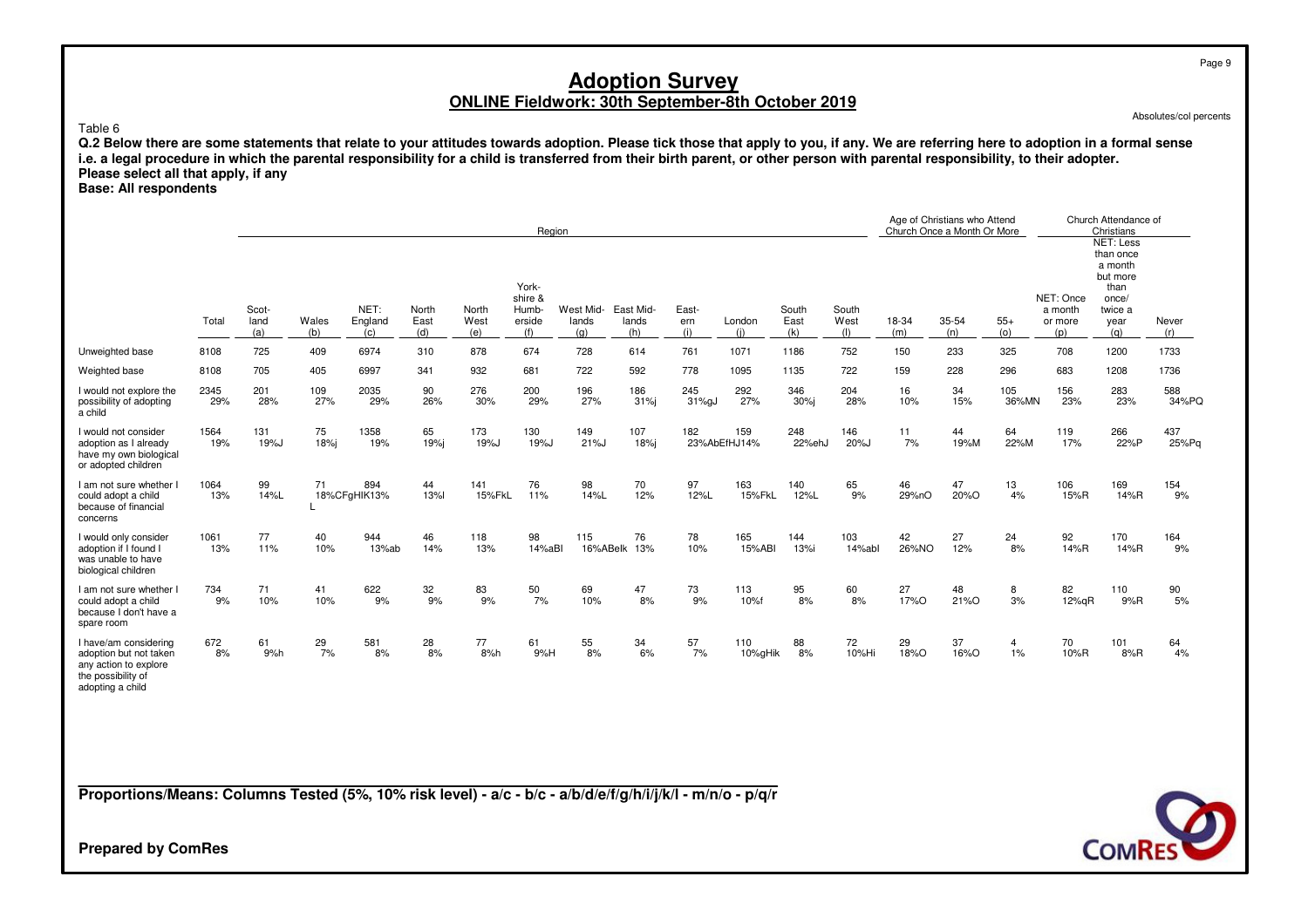Absolutes/col percents

Page 10

Table 6

Q.2 Below there are some statements that relate to your attitudes towards adoption. Please tick those that apply to you, if any. We are referring here to adoption in a formal sense<br>i.e. a legal procedure in which the paren **Please select all that apply, if any**

## **Base: All respondents**

|                                                                                                                                              |           |                      |              |                        |                      |                      |                                            | Region                              |              |                     |               |                      |                      |                       | Age of Christians who Attend<br>Church Once a Month Or More |                         |                                        | Church Attendance of<br>Christians<br><b>NET: Less</b>                      |               |
|----------------------------------------------------------------------------------------------------------------------------------------------|-----------|----------------------|--------------|------------------------|----------------------|----------------------|--------------------------------------------|-------------------------------------|--------------|---------------------|---------------|----------------------|----------------------|-----------------------|-------------------------------------------------------------|-------------------------|----------------------------------------|-----------------------------------------------------------------------------|---------------|
|                                                                                                                                              | Total     | Scot-<br>land<br>(a) | Wales<br>(b) | NET:<br>England<br>(c) | North<br>East<br>(d) | North<br>West<br>(e) | York-<br>shire &<br>Humb-<br>erside<br>(f) | West Mid- East Mid-<br>lands<br>(q) | lands<br>(h) | East-<br>ern<br>(i) | London<br>(i) | South<br>East<br>(k) | South<br>West<br>(1) | 18-34<br>(m)          | 35-54<br>(n)                                                | $55+$<br>(o)            | NET: Once<br>a month<br>or more<br>(p) | than once<br>a month<br>but more<br>than<br>once/<br>twice a<br>year<br>(a) | Never<br>(r)  |
| Weighted base                                                                                                                                | 8108      | 705                  | 405          | 6997                   | 341                  | 932                  | 681                                        | 722                                 | 592          | 778                 | 1095          | 1135                 | 722                  | 159                   | 228                                                         | 296                     | 683                                    | 1208                                                                        | 1736          |
| I am not sure whether I<br>could adopt a child<br>because they might be<br>challenging to parent                                             | 631<br>8% | 47<br>7%             | 33<br>8%     | 551<br>8%              | 28<br>8%             | 79<br>8%f            | 39<br>6%                                   | 59<br>8%f                           | 52<br>9%F    | 61<br>8%            | 96<br>9%F     | 82<br>7%             | 56<br>8%             | 21<br>13%O            | 21<br>9%O                                                   | 11<br>4%                | 53<br>8%R                              | 103<br>9%R                                                                  | 85<br>5%      |
| I am not sure whether I<br>could adopt a child<br>because I am nervous<br>about how I might be<br>treated by social<br>workers               | 401<br>5% | 30<br>4%             | 16<br>4%     | 354<br>$5%$            | 17<br>5%             | 54<br>6%             | 30<br>4%                                   | 42<br>6%                            | 29<br>5%     | 36<br>5%            | 52<br>5%      | 59<br>5%             | 35<br>5%             | 18<br>11%O            | 32<br>14%O                                                  | 9<br>3%                 | 59<br>9%QR                             | 67<br>6%R                                                                   | 57<br>3%      |
| I have/am considering<br>adoption and have taken<br>action to explore the<br>possibility of adopting<br>a child                              | 173<br>2% | 17<br>2%             | 8<br>2%      | 148<br>2%              | 8<br>2%              | 27<br>3%             | 13<br>2%                                   | 16<br>2%                            | 10<br>2%     | 11<br>1%            | 25<br>2%      | 25<br>2%             | 12<br>2%             | 12<br>8%O             | 10<br>4%                                                    | $\overline{7}$<br>2%    | 29<br>4%QR                             | 25<br>2%r                                                                   | $^{21}_{1\%}$ |
| I am not sure whether I<br>could adopt a child<br>because I am worried<br>about the government<br>and authorities looking<br>into my history | 153<br>2% | 12<br>2%             | 8<br>2%      | 132<br>2%              | 9<br>3%iL            | 14<br>1%             | 15<br>2%                                   | 13<br>2%                            | 7<br>1%      | 9<br>1%             | 33<br>3%EHIL  | 25<br>2%             | $\overline{7}$<br>1% | 13<br>8%O             | 11<br>5%O                                                   | 5<br>2%                 | 29<br>4%QR                             | 14<br>1%                                                                    | 17<br>1%      |
| I am not sure whether I<br>could adopt a child<br>because I don't think<br>my friends/family/<br>community would approve                     | 111<br>1% | $\overline{7}$<br>1% | 3<br>1%      | 101<br>1%              | $\overline{7}$<br>2% | 17<br>2%             | 10<br>$1%$ i                               | 14<br>2%                            | 8<br>1%i     | 4<br>$\star$        | 19<br>2%      | 11<br>1%             | 11<br>2%i            | $\overline{7}$<br>4%O | 7<br>3%O                                                    | $\overline{2}$<br>$1\%$ | 16<br>2%QR                             | 14<br>1%                                                                    | 15<br>1%      |

**Proportions/Means: Columns Tested (5%, 10% risk level) - a/c - b/c - a/b/d/e/f/g/h/i/j/k/l - m/n/o - p/q/r**